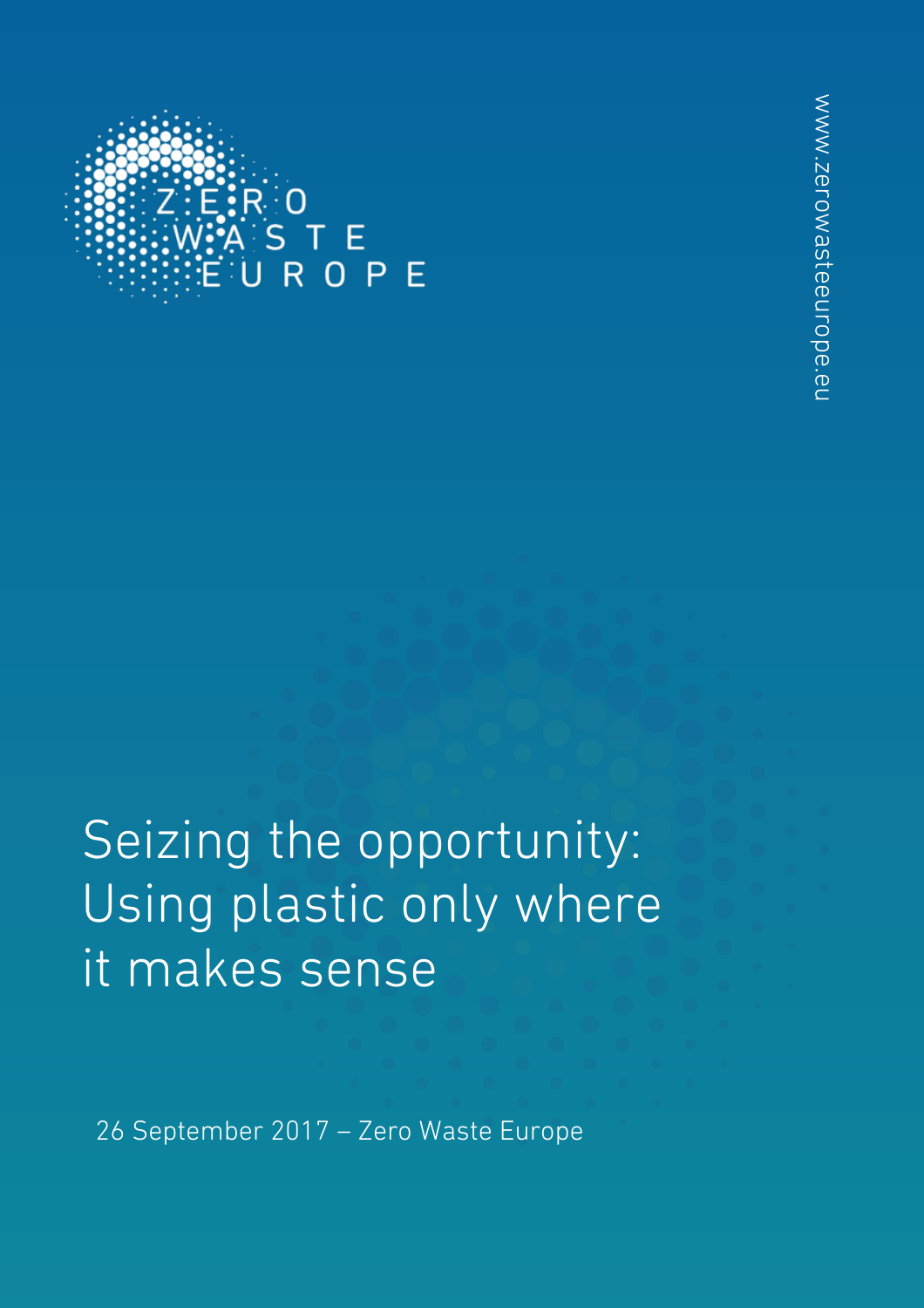# Seizing the opportunity: using plastic only when it makes sense

Plastic pollution is out of control, with our use of plastic increasing from 15 million tonnes in 1964 to 311 million tonnes in 2014. Estimates suggest this will double again over the next 20 years<sup>1</sup>, even though the harm caused by plastic pollution vastly outweighs the benefits of plastic to society.



Zero Waste Europe calls on the EU to **promote the existing alternatives to fast-moving and short-lived plastic applications**, by:

- Introducing an EU-wide target of a 20% reduction in plastic use by 2025, increasing to 50% by 2030.
- Introducing a target of a 50% reduction for 10 single-use plastic items by 2025, increasing to 75% in 2030, and banning certain applications by 2025. The list should be reviewed and expanded every five years. At present, these initial 10 items have readily available alternatives.

Reduction targets for single-use plastics and short-lived plastic applications are achievable, can generate more local economic activity, and save money on the management of littering and low-value waste. Although welcome, initiatives to close the loop of materials by increasing collection rates and designing for recycling are not sufficient. Europe cannot recycle its way out of plastic pollution but, rather, must have a strategy to reduce plastic use by choosing reasonable alternatives.

Zero Waste Europe believes that the transition away from unnecessary plastic use must:

 $\overline{a}$ 



<sup>&</sup>lt;sup>1</sup> World Economic Forum, Ellen MacArthur Foundation and McKinsey & Company, The New Plastics Economy  $$ Rethinking the future of plastics, 2016, available at: <http://www.ellenmacarthurfoundation.org/publications>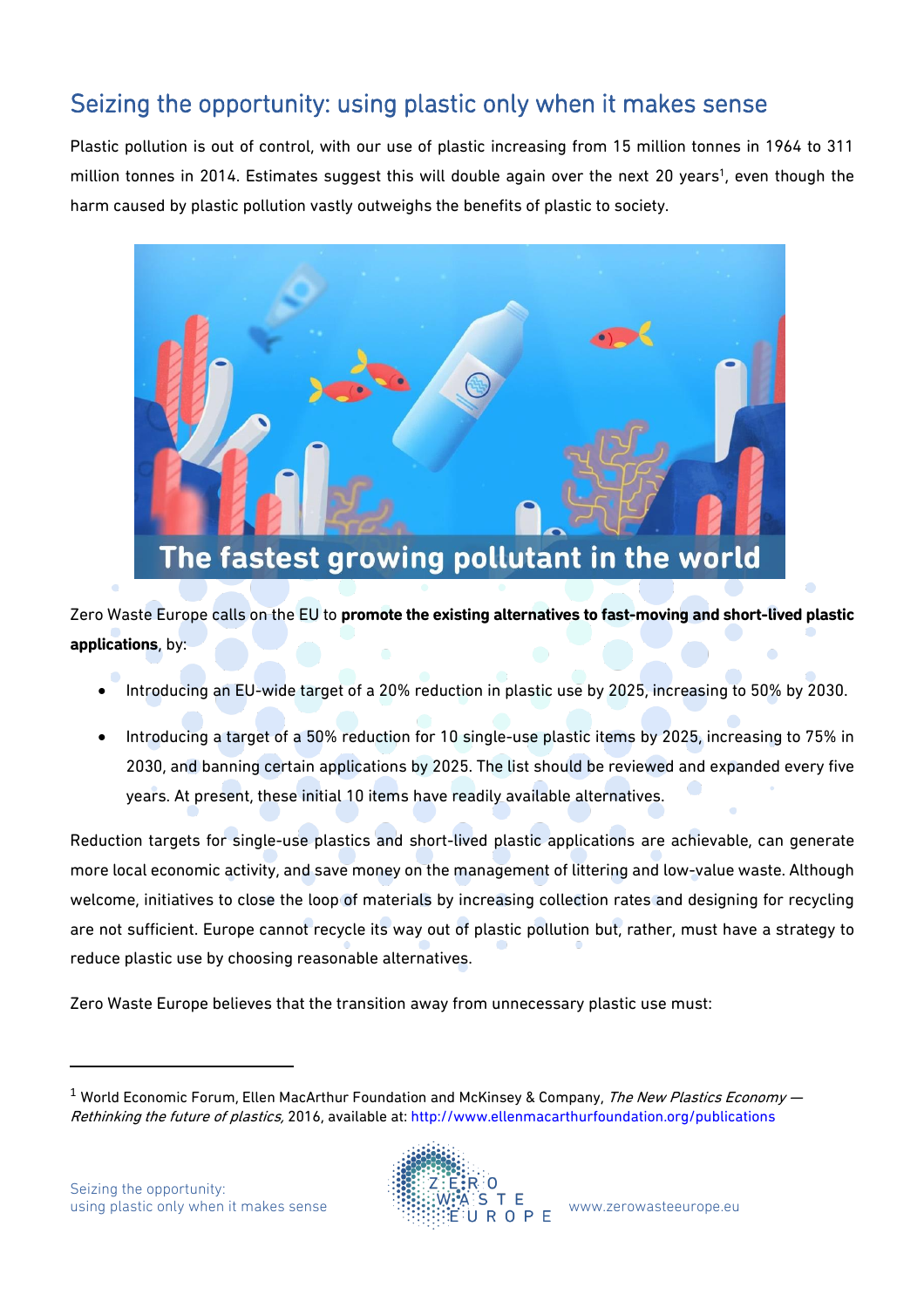### **1- Support local and sustainable jobs and economic activity in Europe**

Alternatives to single-use plastic applications have a positive impact on local job creation and innovation, even without including the externalities associated with plastic pollution and the street-cleaning costs chiefly borne by municipalities<sup>2</sup>. Despite the lack of support and economic incentives, packaging-free shops have grown exponentially in recent years (there are over 500 such shops in Europe) and have been a net job creator even during the recession<sup>3</sup>. Progressive systems designed to prevent or manage beverage and take-away food packaging, such as deposit return schemes and reusable coffee cups, create more jobs than their singleuse equivalents<sup>4</sup>. Europe should therefore embrace the economic opportunities that will accompany the responsible use of plastics.

# **2- Focus on quality and resilience rather than short-term use**

The cost of plastic waste externalities, together with the costs associated with greenhouse gas emissions from plastic production, is estimated at USD 40 billion annually<sup>5</sup>. Europe is a net importer of natural resources, including oil and gas for plastics. Much of this plastic is designed to have a short useful life, sometimes lasting mere minutes. Single-use and short-lived plastic has the highest disposal rates and the lowest recyclability, and poses a major challenge to our health, ecosystems and economy. It is in Europe's interest to prioritise investment in applications that focus on quality, resilience and long-life products.

### **3- Listen to European citizens**

Recent Eurobarometers show a 'very high level of agreement with the proposed initiative for tackling plastic waste' (over 90%). Citizens are keen to see leadership in this area, with 92% agreeing that 'measures should be taken to reduce the use of single-use plastic items'<sup>6</sup>. Countries which have taken strong action on singleuse plastic bags show demonstrably positive attitudes among their citizens. In France, for instance, 82% of

÷

l



۰

<sup>&</sup>lt;sup>2</sup> Although 70% of EU municipal waste is within the scope of an EPR scheme (as it is waste coming from products or product packaging), only 45% is actually covered by such a scheme (i.e. 31% of total municipal waste). Fundació per a la Prevenció de Residus i el Consum Responsable, Redesigning Producer Responsibility, 2015, available at: https://www.zerowasteeurope.eu/downloads/redesigning-producer-responsibility-a-new-epr-is-needed-for-acircular-economy/

<sup>3</sup> http://bepakt.com/packaging-free-supermarkets/list/

<sup>4</sup> Morris, J; Morawsky, C, Returning to Work: Understanding the Domestic Jobs Impacts from Different Methods of Recycling Beverage Containers, 2011, available at: http://www.container-recycling.org/assets/pdfs/reports/2011- ReturningToWork.pdf

<sup>5</sup> UNEP, Valuing Plastic: The Business Case for Measuring, Managing and Disclosing Plastic Use in the Consumer Goods Industry, 2014.

<sup>6</sup> Attitudes of Europeans towards waste management and resource efficiency, Flash Eurobarometer 388, p.47, available at: http://ec.europa.eu/commfrontoffice/publicopinion/flash/fl\_388\_en.pdf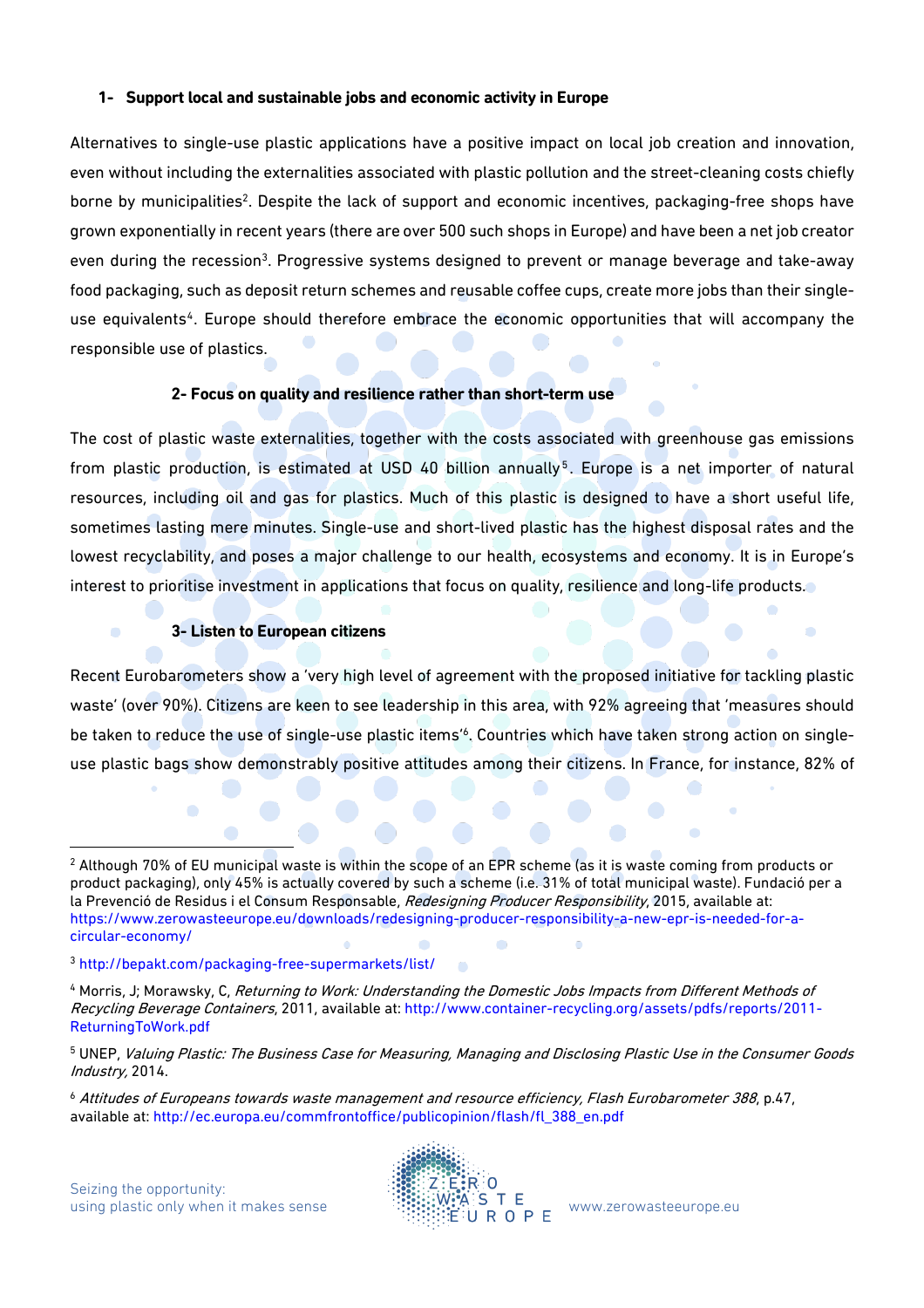people approved of the single-use plastic ban introduced in 2016 $^7$ . These positive attitudes provide an impetus for the EU to take strong action on plastic and introduce bans and targets to reduce plastic use.

# **Seize the opportunity with a twofold policy action**

Complementary action is needed to ensure that the EU addresses plastic pollution from different waste streams and applications. The complex nature of plastics demands a twofold policy, as targeting the most common applications (e.g. packaging) is in itself insufficient to significantly reduce plastic pollution. It is also essential to tackle those plastics which pose concern due to their toxicity (such as cigarette butts), health risk (microplastics), low separate collection rate (wet wipes and nappies) and low recycling level (carpets).

# **1 - An overall reduction target for plastic packaging**

Packaging accounts for over 40% of Europe's plastic use<sup>8</sup>. According to the Ellen MacArthur Foundation, 30% of current packaging applications could be redesigned, while a further 20% could be reused in an economically attractive manner<sup>9</sup>. Given the right measures and incentives, therefore, 50% of plastic packaging could be reduced, translating into a reduction of 10 million tonnes of plastic per year<sup>10</sup>, or a 20%



l <sup>7</sup> http://www.toluna-thoughts.com/fr/2016/07/12/9-francais-sur-10-nont-deja-plus-de-sac-plastique-jetable-encaisse-avant-linterdiction-de-juillet-2016/

<sup>8</sup> Plastics Europe, available at: http://www.plasticseurope.org/documents/document/20161014113313 plastics\_the\_facts\_2016\_final\_version.pdf; European Commission http://ec.europa.eu/smartregulation/roadmaps/docs/plan\_2016\_39\_plastic\_strategy\_en.pdf

<sup>9</sup> https://newplasticseconomy.org/report-2017

<sup>10</sup> According to Plastics Europe, the overall plastic demand in Europe in 2015 was 49 million tonnes, 40% of which was for packaging (just over 19.5 million tonnes).

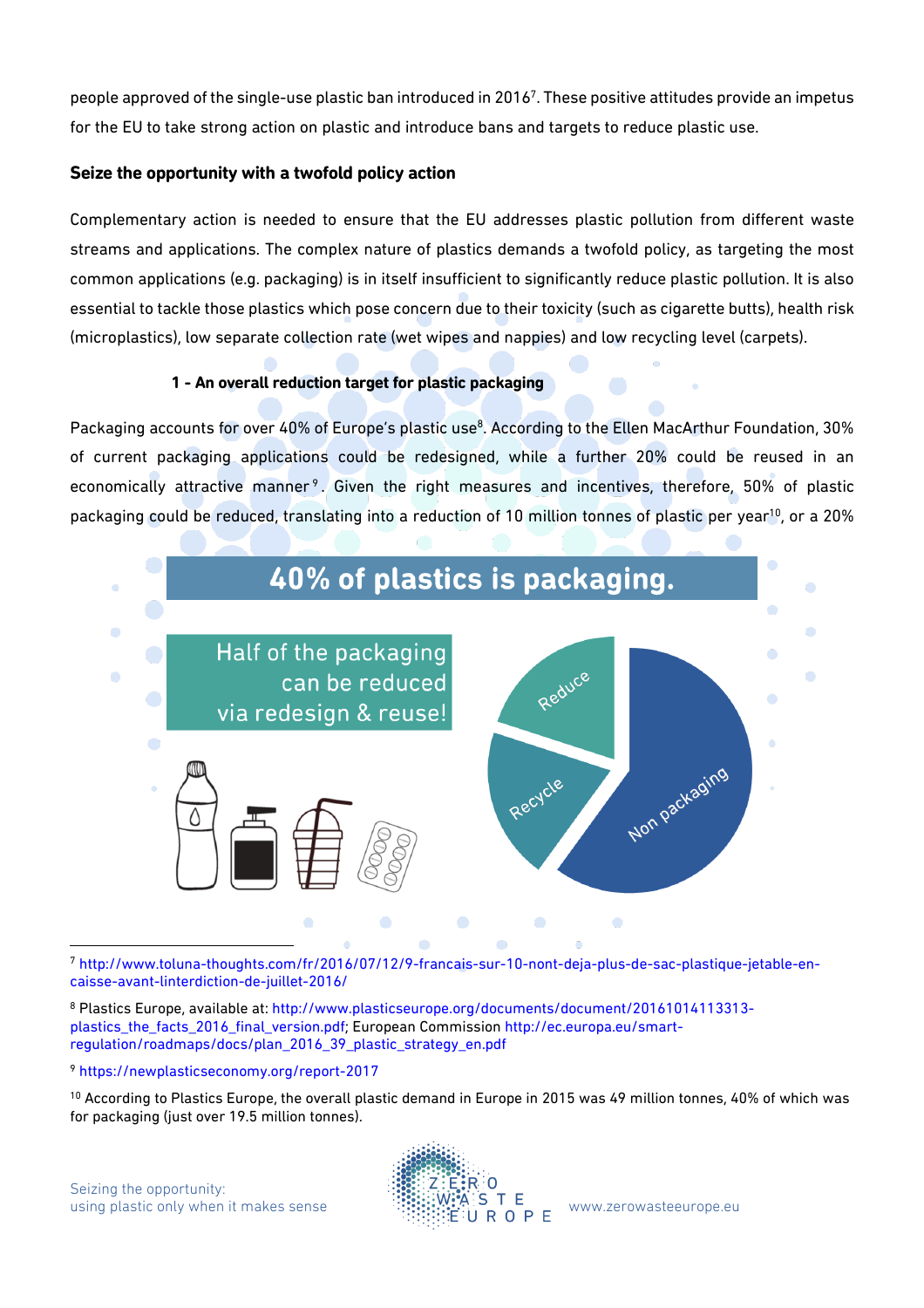reduction in plastic use for packaging alone. As this redesign and reuse could also be applied to single-use plastics other than packaging, a 20% overall reduction in plastic use should be achievable.

Despite its acknowledged economic viability $^{\rm 11}$ , reusable packaging has a declining market share across the EU, particularly in the case of plastic packaging. An EU-wide target for a minimum share of reusable packaging should be set<sup>12</sup>, along with economic incentives to create a level playing field between single-use and refillable packaging.

The European Commission should develop good practice guidelines to prevent the 30% redesign objective being reduced to the mere lightweighting of plastic packaging as a means of reducing Europe's plastic footprint. The good example set by Europe's packaging-free shops should be used as a stepping stone to reduce overall packaging (including plastic packaging waste) and to support Member States to achieve the targeted 50% reduction in plastic packaging by 2030.

# **2 - Promoting substitutes for items of high concern**

The promotion of alternatives to specific plastic items will significantly reduce plastic litter in both marine and land environments. Zero Waste Europe recommends starting with a list of 10 such items (see below). These items are either improperly collected or separated (e.g. wet wipes) or pose other problems (microplastic ingredients or cotton buds). Items of high concern should be assessed every five years, with a view to expanding the list to include new items.

Previous experience with the reduction of single-use plastic bags demonstrated citizens' positive attitudes to plastic reduction. The European Commission should build on this positivity and set reduction targets for each of these 10 items, while leaving the means by which the targets will be achieved to Member States' discretion. ZWE proposes a 50% reduction target for each of these items by 2025, moving to 80% by 2030. However, by 2025, specific bans should be introduced for microplastic ingredients<sup>13</sup> and extended polystyrene.

Some of the tools that could be used by Member States to achieve these targets include the expansion of Extended Producer Responsibility (EPR) to cover new streams. This should include a system of modulated fees, reflecting the sustainability of the product and encouraging redesign. Such an approach would also create a revenue stream with which sustainable alternatives could be rewarded. Other tools, such as deposit

 $\overline{a}$ 



 $11$  World Economic Forum, Ellen MacArthur Foundation and McKinsey & Company, The New Plastics Economy  $-$ Rethinking the future of plastics, 2016, available at[: http://www.ellenmacarthurfoundation.org/publications](http://www.ellenmacarthurfoundation.org/publications)

<sup>&</sup>lt;sup>12</sup> This was being discussed in the trialogue meetings of the Circular Economy Package at the time of going to press.

<sup>&</sup>lt;sup>13</sup> The ban should apply to all microplastic ingredients, i.e. all solid water-insoluble microplastic ingredients of 5mm or less in any dimension used for any purpose. The definition should not include a lower size limit and should cover all plastics, rather than listing specifically prohibited plastics or specific ingredients used for a particular function.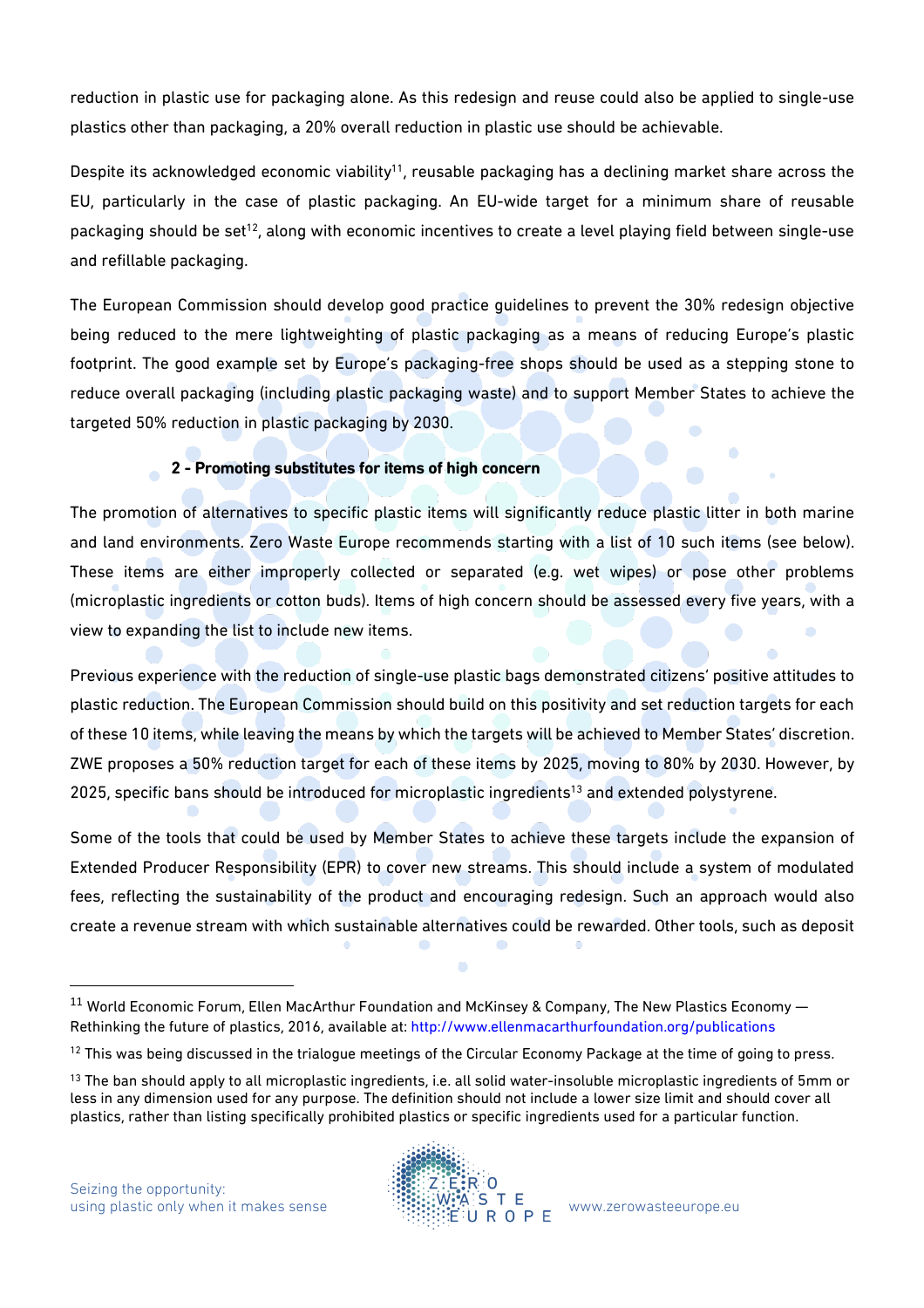return schemes, tend to increase the amount of materials collected, and have the capacity to touch material streams considered hard to reach, in particular takeaway food and drinks packaging<sup>14</sup>. Deposit return schemes for longer-life items such as mobile phones can help to create local jobs and strengthen European industry.



# Beyond single-use items: solutions exist

# **10 items to start with**

1. **Bottle caps** are one of the top 10 most littered items in the marine environment. Even where there are high collection rates for plastic bottles, caps are not specified, making such targets essential.

Aids for Member States include the promotion of reusable bottles together with the spread of public water fountains, the introduction of deposit return schemes for bottle caps (as well as the bottles), and the requirement for all plastic bottle caps on single-use containers to be attached to the bottle, as seen in the 'leash the lid' Bill in the USA.

2. **Bottles** can also benefit from a reduction target, which can be easily met by introducing the widespread use of public water fountains and reusable bottles, offering pitchers of tap water in restaurants, providing water dispensers in offices, etc. The introduction of deposit return schemes for single-use bottles would also ensure that these are collected for further recycling.

3. **Single-use nappies** and **wet wipes** are becoming one of the most important items in residual waste streams in places where separate collection is high<sup>15</sup>. A reduction target for single-use nappies would create an



l <sup>14</sup> ERM, Review of Packaging Deposits System for the UK, 2008.

<sup>&</sup>lt;sup>15</sup> In places such as Capannori, the first Zero Wate municipality in Italy, nappies represent 15% of the residual waste, https://www.zerowasteeurope.eu/downloads/case-study-1-the-story-of-capannori/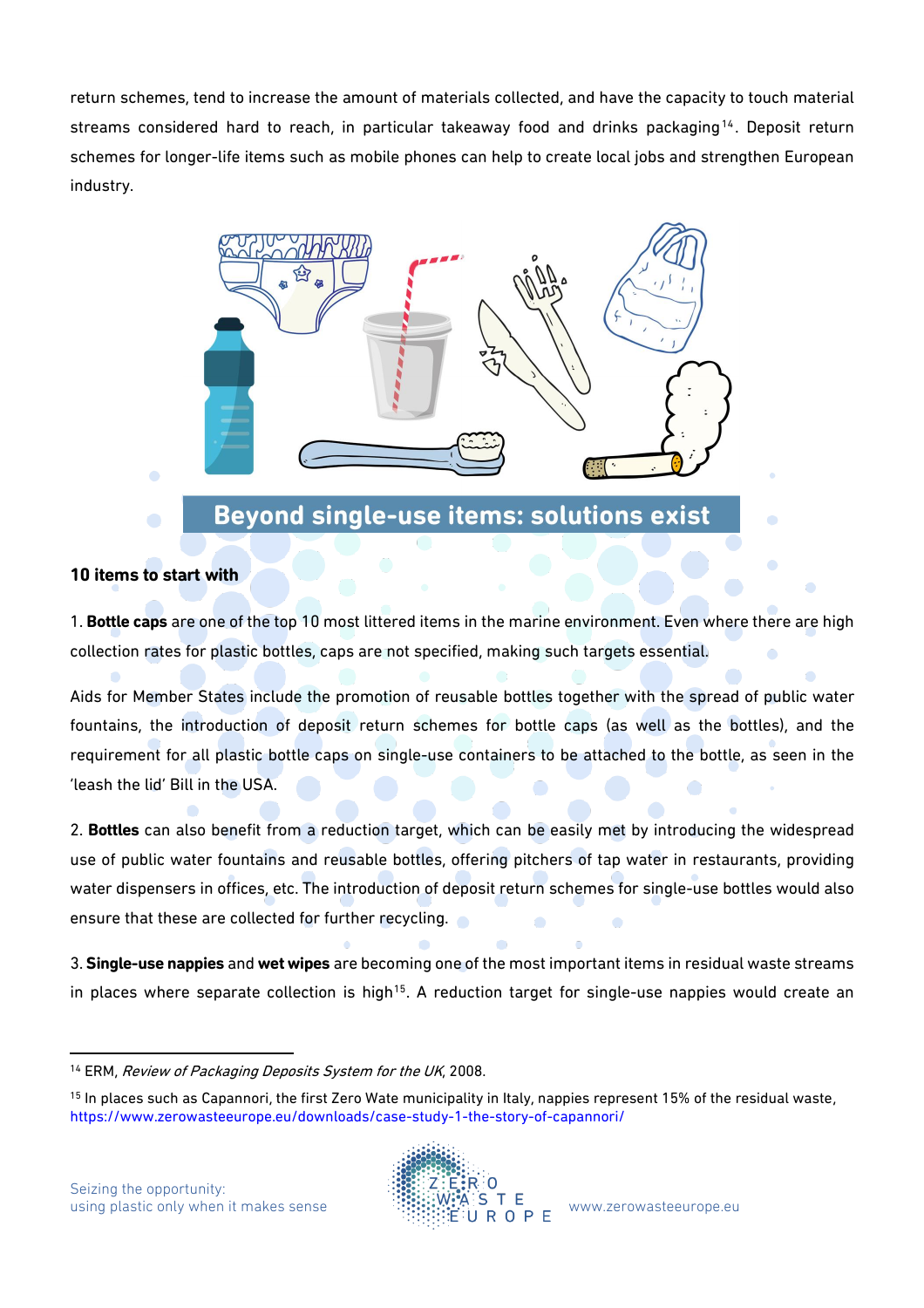incentive to promote reusable nappy schemes across Europe (e.g. laundry services), thereby ensuring their separate collection and triggering the right investment in infrastructure. Wet wipes used for make-up removal or baby cleaning are easily replaceable with flannels, towels or sponges, all of which are reusable and ultimately recyclable.

4. **Microplastic ingredients** must be banned in Europe by 2025, in view of the damage they cause to health, the environment and the economy. Any such ban should include products where microplastics have been deliberately added. Some Member States are already introducing bans on microplastics in certain products, with alternatives existing in some cases. An EU-wide ban would safeguard a level playing field in Europe, as well as demonstrating global leadership.

5. **Cigarette butts** are one of the most littered items in both the marine and land environment. Given their polluting potential, a reduction target could have a remarkable effect. Options for reduction include the implementation of deposit return schemes to ensure a high collection rate, the use of reusable filters, or even the possibility of eliminating cigarette butts *tout court*, as evidence suggests that they are of little or no health benefit to the smoker<sup>16</sup>.

6. **Take-away containers for food and drink**, including plastic cutlery, can easily be replaced by reusable and long-life containers and cutlery. A reduction target would allow widespread action, which could trigger the creation of new markets for associated deposit return schemes.

7. **Hygiene products, including toothbrushes, cotton buds, single-use razors and feminine sanitary items**. Many single-use items in this category could easily be replaced with existing alternatives, such as ear spoons instead of cotton buds, menstrual cups instead of single-use feminine towels or tampons, toothbrushes with replaceable heads, and reusable razors.

8**. Very lightweight plastic bags** (below 16 microns) have recently been banned in Italy, where alternative food packaging, particularly for loose fruit and vegetables, are already available. The European Network of Packaging-free Shops also offers many real-life examples of how each type of food item can be packaged to avoid single-use plastic, including lightweight bags.

9. **Expanded polystyrene** has extremely low recycling rates, and its health impact is well documented. It should therefore be banned entirely by 2025, with refillable, reusable food containers used as alternatives in food and drink applications (see point 6), and cardboard and mycelium used as replacements in packaging.



 $\overline{a}$ <sup>16</sup> https://www.newscientist.com/article/mg22229750-200-time-to-kick-cigarette-butts-theyre-toxic-trash/